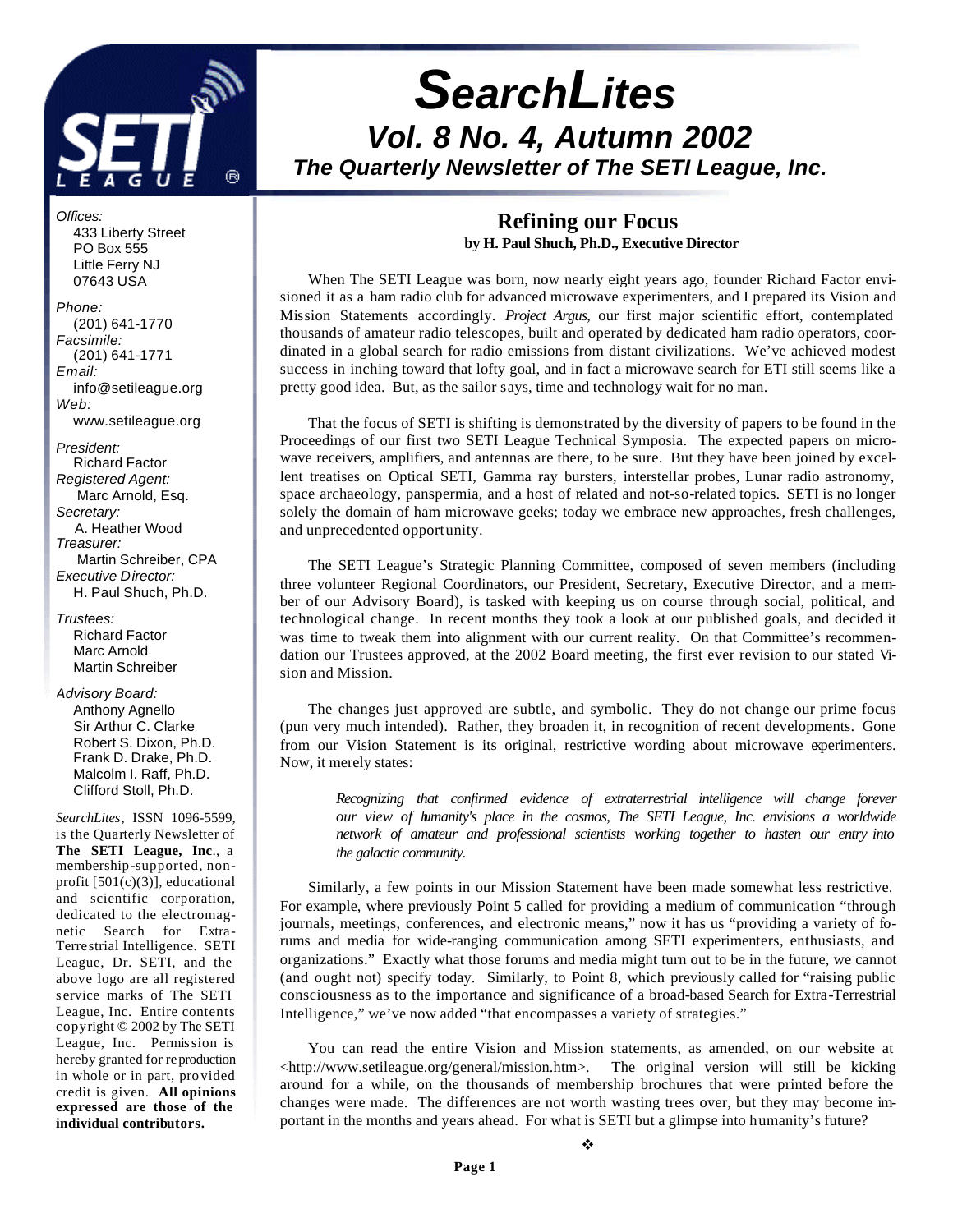#### *Guest Editorial:*

#### **SETI and God by Robert J. Sawyer**

Okay, here's a thought: what if an *Encyclopedia Galactica* is radioed to us by aliens, and it contains proof of the existence of God?

I'm not talking about the God of the Bible or the Torah or the Qur'an. But I am talking about an intelligent designer — a creator of the universe.

I'm a science-fiction writer, and, despite our antithetical worldviews, I like to quip that SF writers and creationists have a lot in common: we both try to twist the evidence science has uncovered into the most dramatically interesting interpretation.

For instance, a few years ago, astronomers announced that some stars seemed to be billions of years older than the universe.

Well, that was a perfect SF conundrum, and I wrote a novel about it (the Hugo Award-nominated *Starplex*), in which beings in the far future were sending stars back in time to increase the mass of the early universe so as to slow its expansion.

But young-earth creationists had already had a go at a similar problem. They think the world was created around 4000 B.C., which makes it hard to account for the starlight from the Andromeda galaxy seeming to be two million years old. "Ah hah!" they crow. "A clever intelligence must have created the universe with that starlight already en route to us!"

Both my SF solution and the creationist spin are fantastic. But the difference between SF writers and creationists is that we writers usually aren't as likely to believe the stories we make up.

Still, what if, through SETI, we do receive that long hoped for repository of all the knowledge of an infinitely more advanced race?

And what if, as I suggested above, it includes proof that we live in a created universe?

A ridiculous premise for a science-fiction writer to be discussing, you say? Not at all. SF has long been full of created universes, from Theodore Sturgeon's "Microscopic God" through Gregory Benford's *Cosm*. True, those were subuniverses within our own, made by humans.

But remember the woman who didn't believe that Earth revolved around the sun, but rather asserted that it sat on the back of a giant turtle? When asked what the turtle was sitting on, she replied, "It's turtles all the way down." If we can conceive, in our best speculations today, of creating a universe, why couldn't this universe, the one we call home, be the product of someone else's science experiment?

After all, there is a real movement among some scientists called "intelligent design" that argues that our universe shows deliberate fine-tuning in its fundamental parameters, such as the ratio of respective strengths of the four fundamental forces (electromagnetism, gravity, and the weak and strong nuclear interactions). If the ratios were only slightly different, our universe either would never have developed any elements beyond helium, or would have almost immediately collapsed back down in a big crunch. Either way, no intelligent life would ever have existed.

Now, yes, there is an excellent argument against intelligent design. Sure, the parameters of this universe seem carefully tweaked — but what if there are countless other parallel universes, or there were countless other big-bang/big-crunch cycles before the current one, and each of those universes had different physical constants? If you have enough rolls of the dice, the winning comb ination is bound to come up eventually by pure chance — no need for any sort of God.

Right now, we don't know if such parallel universes existed or do now exist. But someday we will know. Maybe not in a decade, maybe not in a century, maybe not in a millennium. Eventually, though, our science will answer that question.

But perhaps we won't have to wait. If the "L" in Drake's famous equation — the lifetime of a technological civilization — isn't capped by a tendency for all thinking beings to destroy themselves, SETI may give us access to knowledge that we wouldn't otherwise obtain for millions of years. And that knowledge might include the revelation that we exist inside a supracosmic petri dish, that our universe is somebody else's science project.

And at that point, even though we might have only begun to communicate with extraterrestrials, we'll have another quest ahead of us, for a new level of contact — with our own creator. SETI, you see, will never end, so long as it's turtles all the way down ...

**Editor's Note***: Nebula Award winning science fiction author Robert J. Sawyer specializes in first-contact scenarios, in books such as* Starplex, Illegal Alien, Factoring Humanity*, and his latest novel,* Hominids*, just out from Tor. His 2000 novel* Calculating God *was edged out for the Hugo Award by* Harry Potter*. Rob lives in Ontario, Canada, and writes knowledgeably about SETI. For more information, see his web site at: sfwriter.com.*  $\bullet$ 

*Announcing:*



**The SETI League's Third Annual Technical Symposium, Awards Banquet and Membership Meeting**

Mark your calendar now for the best SETICon ever, scheduled for the weekend of  $25 - 27$  April 2003. Help us celebrate the tenth anniversary of Congress canceling the NASA SETI program, by showcasing a decade of progress in privatized SETI.

New for 2003 will be a Microwave Construction Workshop, conducted by Steve Kostro, N2CEI, of Down East Microwave Inc. Participants will have the opportunity to construct a SETI Low Noise Amplifier, Downconverter, or Weak Signal Source, under Steve's watchful eye, and test it in The College of New Jersey's microwave laboratory. Further details may be found online, at www.setileague.org/seticon.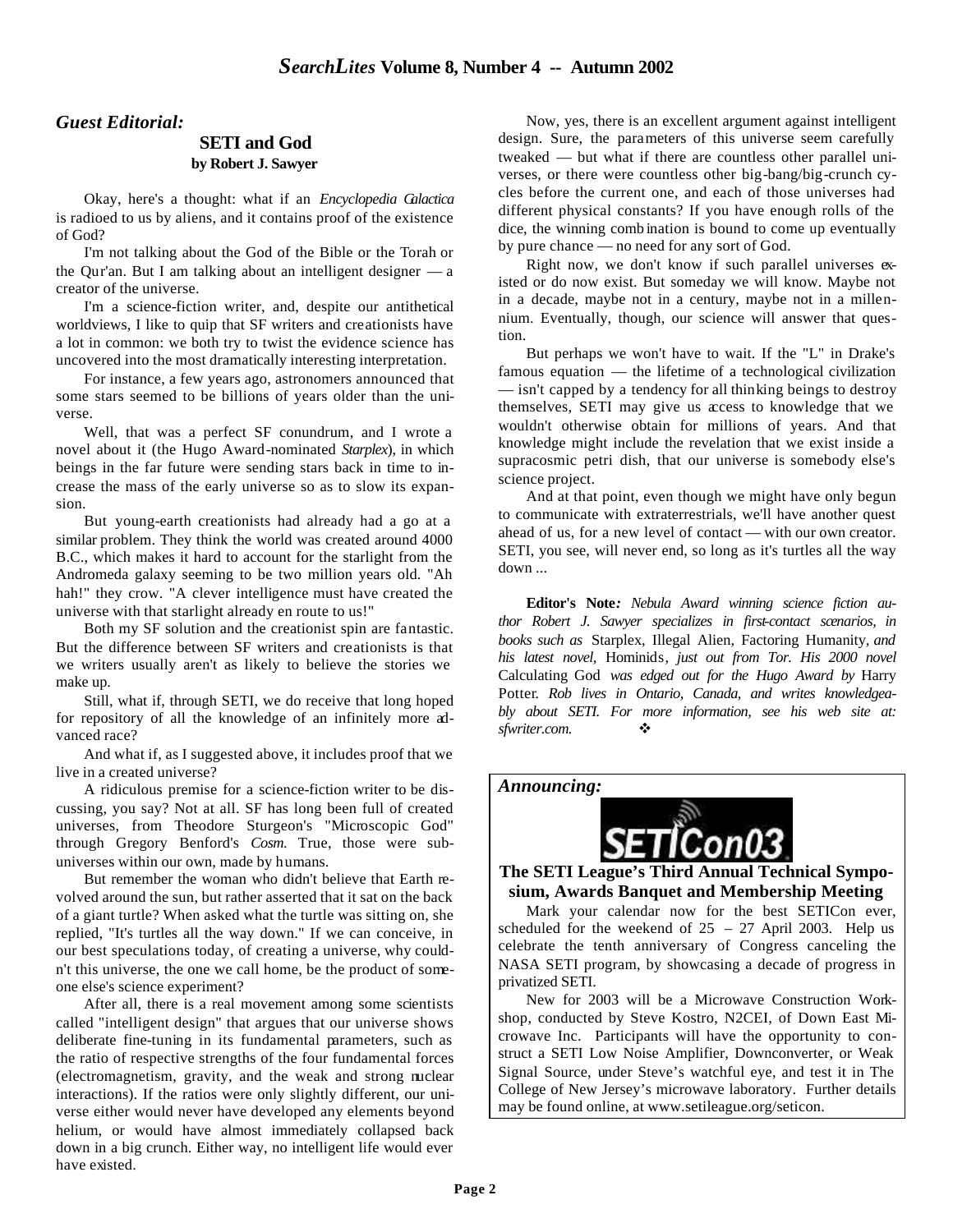#### **WHY ALIEN INTELLIGENCE MAY NOT BE SO ALIEN By Prof. N. Chandra Wickramasinghe SETICon02 Banquet Presentation**

Viewed from space our planet Earth is an insignificant planet orbiting a quite ordinary star, the Sun. The sun in turn is one of some hundred billion similar stars that make up our Milky Way galaxy, and similar galaxies are to be found as far as our most powerful telescopes can penetrate. Recent discoveries in astronomy using the Hubble and Keck telescopes have revealed a remarkable fact. The most distant galaxies, closest in time to a presumed big-bang event, are not too different in many ways from nearby galaxies. And most significantly, the element on which life depends, carbon, has been discovered in great abundance in these old and distant objects. Stellar processes creating these elements were clearly at work at the very dawn of the Big Bang Universe, 15 billion years ago. The antiquity of the entire cosmos, and whether all the galaxies we see in the expanding Universe were spawned by a single Big-Bang event, are still matters of dispute. More likely in my view is that other similar "Big Bang" events preceded the one we observe at 15 billion years ago, and the Universe is therefore timeless and eternal. On this view, as I shall show, life and intelligence are also ever present cosmic attributes.

Returning home to Earth, we see that it is populated by many billions of species of microbes, plants, and animals, and at the top of the evolutionary pile is a species we call *homo sapiens sapiens*, humans, wiser than the wisest. There are at the present time six thousand two hundred million individual members of this species grouped into 221 separate nation states, with exceedingly diverse fortunes, and with 80% of the population living on the verge of starvation.

In the year 2002 there are several divergent worldviews, called religions, in existence that divide our species even further. Different nations, different religions, are often seen to be at loggerheads, engaging in war, expressing what appears to be a primal instinct of gaining control over this planet. Despite all these distractions and tribulations we cannot deny that we have made huge technological advances and progress over the past few hundred years. Our noblest intellectual aspirations are directed towards pushing forward the frontiers of knowledge, and to exploring the Universe to our fullest capabilities. This must of course includes our desire to communicate with intelligent life forms in other parts of the Universe.

The search for extraterrestrial intelligence is based on three assumptions.

- 1. Such intelligence, that is ET, exists
- 2. It is worth our while to attempt contact with such intelligence
- 3. The relevant technology for communication exists.

All of us, believers in SETI, take these three caveats for granted. But of course, as expected, there are people who still would assert with absolute confidence that we are alone. Either that habitable planets are extremely rare, or that the emergence of intelligence is a unique event in the Universe, necessarily confined to the Earth. Let me touch briefly on these three aspects in the reverse order.

First, technical feasibility. This has been taken for granted for at least four decades. The first strategy to be explored was

the use of Radio Telescopes such as the Arecibo dish to search the sky for intelligent signals, as proposed by Cocconi and Morrison in the 1950s. The first serious attempts at radio detections were launched by Frank Drake in 1960 when he turned the Green Bank Radio telescope to two sun-like stars tau-Ceti and epsilon Eridani. Searches started over narrow wavebands around 21 cm, the famous neutral hydrogen line, but subsequently other wavelengths and multi-channel detections have been attempted. Nowadays, there is a growing trend to turn to the optical waveband, in the belief that laser signaling may have been used by some of our intelligent neighbors. The idea of optical SETI was in fact also suggested quite early by Schwartz and Townes.

Well, we can ask where are they? Leaving aside a few false alarms that you all know of, so far no clear signals have been detected by any of these methods, and indeed ET seems to have kept stubbornly silent thus far. Some of the SETI opponents have argued that it may be time to give up. But that is surely not justified. My own view is that it would be greedy of us to expect a clear positive result so soon. We are at the start of perhaps the greatest adventure of the human race and to turn our backs to it after a measly 40 years would be foolish to say the least. The process of searching for ET and communication with it is surely an integral part of the unceasing search to understand the world in which we live, and to see how we, on Earth, fit in to this grand scheme of things.

That deals with feasibility and motivation as far as we can deal with them at the present time. Let's see what the negative case might possibly be against SETI.

Some would assert that ET capable of communication does not exist.

A superficial defense of this position could go as follows. Intelligence and technology capable of SETI has arisen in only a span of a few thousand years out of a total history of terrestrial life that spans 4000 million years. Superficially, at least, the probability of intelligence comes out at 1 in 10 million, and that would at best give only a meager 1000 stars with inhabited planets throughout the galaxy. That is bad enough, but some of our critics would go even further. They would say that intelligence on the Earth has arisen at the very end of a long series of multiple contingencies, a succession of random events, each with a vanishingly small probability. If you mu ltiply a few thousand such small probabilities you end up with a chance of ET arising to be impossibly small. On that argument, using the famous Drake Equation, Earth is the only planet with intelligence in the entire Universe!

Some people may be comfortable with such a geocentric position, but I surely am not. I even begin to despair so much at this point that I would question the integrity and motivation of our critics. Throughout history we know that every attempt to place the Earth in a special place or privileged position in the Universe has turned out to be wrong. Four thousand years ago in ancient China, Beijing was regarded as the center of the world. In the middle ages, in Europe, the Earth itself was the center of our local universe, the solar system. It was next the turn of the Sun, then the Galaxy, the local group of galaxies, and so on. Each time we turned out to be woefully wrong in our assessment of our self importance. Why should this time be any different?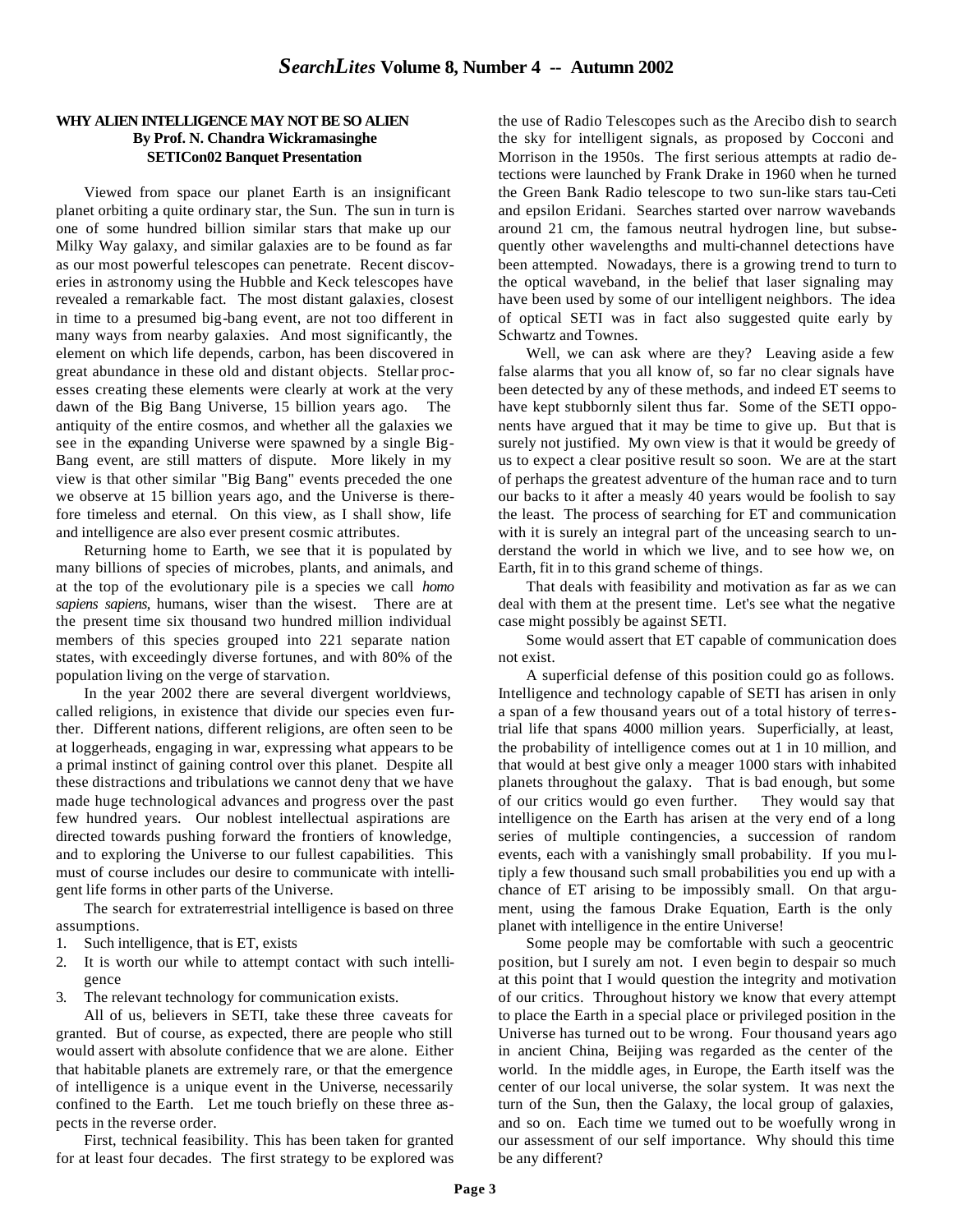If we are to worry about improbabilities associated with evolution, lets us turn directly to the facts and see what they reveal, particularly in relation to the origin of life on the Earth. The Earth today is surely teeming with life, and organic molecules exist in great abundance. But this, clearly, was not always so. Four and a half billion years ago the material of the Earth was in the form of a cloud of fine dust particles that was in the process of contracting to become the primitive Earth. And for a while after the Earth had itself condensed into a solid body, its molten crust would have been too hot for life to persist. We now know that comets from the outer regions of the solar system impacted the Earth for the first half billion years of its life, and such comet impact brought the Earth's oceans and atmo sphere. Quite remarkably, life in the form of simple microorganisms also makes its very first appearance at a time when comet impacts were still taking place.

The usual picture of a primordial soup developing in the oceans as a result of volcanic eruptions and lightning flashes in clouds is now beginning to wear thin. This picture maintained that organic molecules generated in this way somehow combined through a succession of chemical reactions to form life.

To back up this point of view, Harold Urey and their collaborators in the mid-1950s were able to show that trace quantities of life's building blocks can be formed through the action of electric discharges and ultraviolet light in a laboratory flask containing a mixture of water, methane, and ammonia. The synthesized products in these experiments included amino acids, which are the building blocks of proteins, and nucleotide bases and sugars which are the components of DNA and RNA. The results were hailed as a major breakthrough in our understanding of life's origins. It was optimistically thought that it would be only a matter of time before the spontaneous generation of life from inorganic matter would finally be achieved. Despite a sustained effort on the part of many scientists that final goal has become ever more remote.

Before discussing the probability or improbability of intelligence, it would be prudent to examine the old argument that life itself arose through random processes in a warm terrestrial pond. The one problem is, I believe, inextricably linked with the other. The most difficult problem of all in the origin of life is to explain the transition from building blocks to edifice, from relatively simple chemicals to the incomparably magnificent edifice of life. That requires the invention of a genetic blueprint embodying a catalogue of building instructions, information that is specific in kind and unimaginably vast in quantity. We can attempt to quantify this information in various ways, and in whatever manner we look at the problem the honest answer remains the same. Honest is of course the key word.

Let's imagine a warm pond on our planet supplied with vast quantities of the 20 amino acids of life and unlimited amounts of energy, and let's ask the question whether these amino acids would ever combine to form a set of some 2000 enzymes, which are an absolute prerequisite for life. The answer is of course an emphatic NO. To have 20 crucial sites per enzyme occupied by the correct amino acid in a set of 2000 enzymes is like giving 60,000 people in a small village a pair of six-faced dice and expecting them all to throw a double six! That just would not happen. Counting the number of trials that are needed to get the correct arrangements of building blocks

into some crucial life molecules always gives rise to numbers that can only be described as super-astronomical.

Fred Hoyle and I have used a variety of metaphors to emphasize the improbability of life's origins. One of our more graphic metaphors is that of a tornado blowing through a junk yard leading to the assembly of a fully working Boeing 747.

There is clearly no logic whatsoever that constrains the origin of life to a warm little pond on the Earth. Panspermia, which I shall describe shortly, offers a totally different landscape on which the logic of SETI can be restored. As far as life's first origin is concerned, it stands to common sense that one would be better off to extend the boundaries of Darwin's warm little pond vastly beyond the confines of our tiny planet, to encompass the largest possible amount of carbonaceous matter in the cosmos.

The best condition of all would be for a spatially infinite universe, a universe that ranges far beyond the largest telescopes. Then the very small chance of obtaining a replicative primitive cell will bear fruit somewhere and, when it does, replication in a suitable astronomical setting will cause an enormous number of copies of the first cells to be produced. It is here that the immense replicative power of biology shows to great advantage.

Taking the same replicative power as that of a typical bacterium, a single cell in a warm watery culture medium would double, producing two cells in two or three hours. The two cells then produce four, four produce eight, and so on in a cascade of exponential growth. We obtain  $2^{40}$  cells in about four days, giving a culture the size of a cube of sugar. With a continuing supply of nutrients, the initial cell yields  $2^{80}$  similar cells in a further four days, with the culture reaching the size of a village pond. Then  $2^{120}$  cells with the size of a comet or asteroid in four days more, only 12 days from the beginning.

Taking this process further, with instant propagation of replicated material the mass of a molecular cloud like the Orion Nebula would be enveloped in 16 days from the beginning, rising to the mass of a cluster of galaxies in only 20 days. Of course a concentrated supply of nutrients would not be maintained indefinitely at the same place, and there are also delays in the dispersal of biological material amplified in comets across galactic distances. But what the calculation shows is the crucial importance of replication, even for the first primitive proto-cell. It generates enough copies of itself for a second highly improbable event to occur in one of the profusion of offspring from the first cell. And so by an extension of the argument to the third improbable event, thence to the fourth, fifth, and so on. Indeed to a whole chain of interconnected improbable events, events that could be separated by vast galactic or intergalactic distances. It is end result of such a cumulative evolutionary process that leads to the cells we have today, the cells that were already present with the fullest range of evolutionary possibilities at the formation of the Earth.

According to this model no great innovation in biology ever happened on the Earth. The Earth is merely a receiving station where cosmically determined genes were assembled. On this view of the origin of life there would be little variation in the forms to which the process gives rise, at least so far as basic genes are concerned, over the whole of our galaxy. Or, indeed, over all nearby galaxies. If intelligence is seen as an in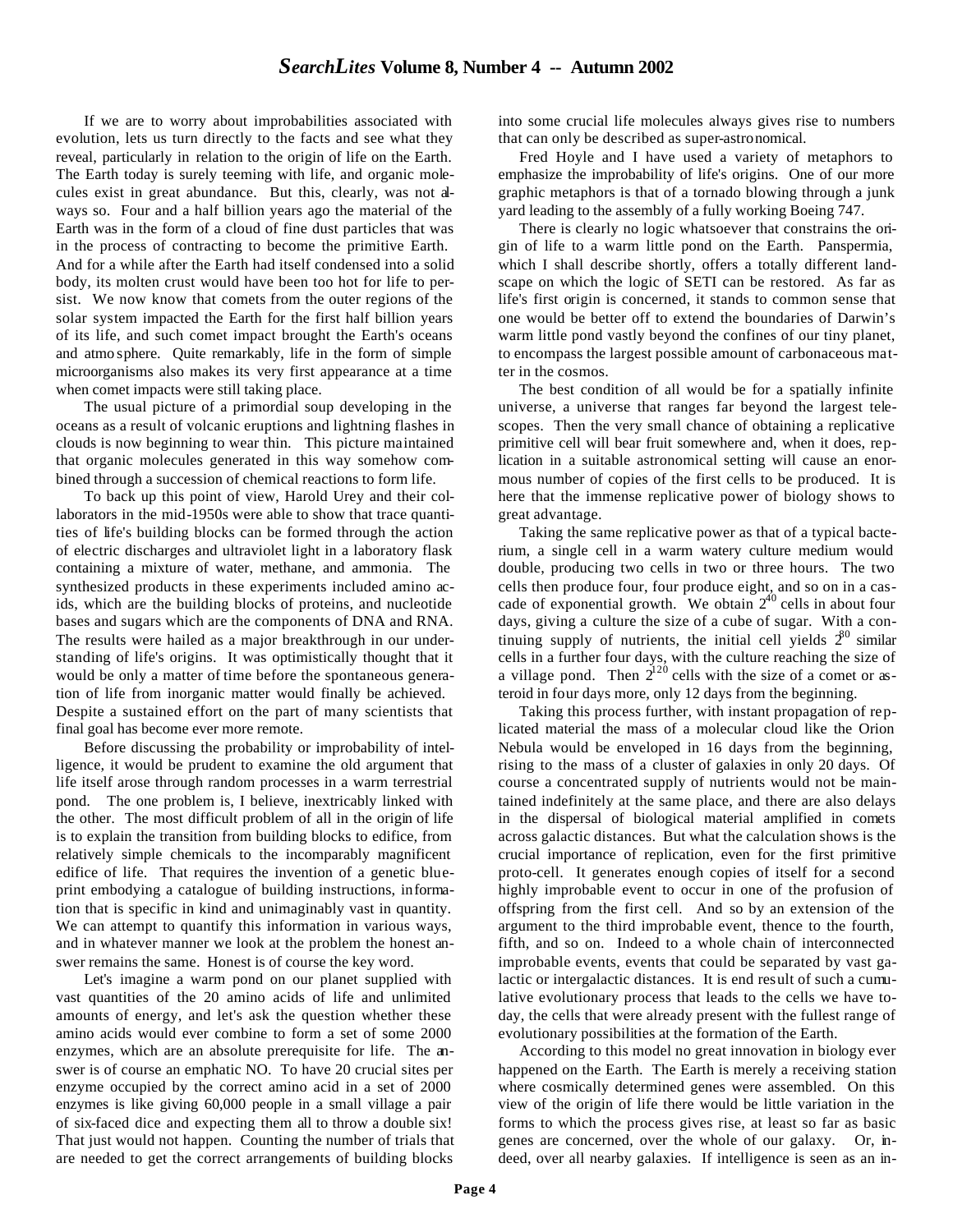evitable consequence of gene expression, the emergence of intelligence would also seem assured.

The evidence for microbial life and its end-products occurring cosmically came in small installments from the 1970s. First there was the evidence for organic molecules in space, and recently these have included a sugar glycolaldehyde and an amino acid glycene. In the 1980s organic particles with sizes and spectra indistinguishable from bacteria were discovered, and then finally similar particles were found in comets after the 1986 explorations of Comet Halley. Arguments still rage whether these particles could look like bacteria and yet not be bacteria, but that is surely being perverse. There is an old English saying that if something looks like a duck, walks like a duck and quacks like a duck then most probably it *is* a duck. That is the situation we have in relation to the astronomical data.

The data from many different viewpoints are converging towards a validation of an ancient idea - panspermia - which I have already introduced but not defined. Panspermia is a coined word with Greek roots - *pans*=everywhere + *spermia*=seeds, meaning life-seeds everywhere. In the Western world this idea can be traced back to Aristarchus of Samos in the  $3<sup>rd</sup>$  Century BC. A strong hint that this is indeed the correct explanation of the origin of terrestrial life came as early as 1870 with the work of Louis Pasteur. His work on the souring of milk and the fermentation of wine led to the concept of life being derived only from pre-existing life, in contradiction with the then fashionable idea of spontaneous generation, of which the primordial soup theory was an offshoot. The life from life connection extends all the way down the fossil record, to the time when the first life shows up at four billion years BP. We saw earlier that this was the time of intense cometary impacts. Quite apart from the difficulties of improbability discussed before, the conditions on Earth were distinctly unfavourable for any primordial soup to persist. Panspermia is then a much more reasonable option.

On this point of view it is clear that bacteria should be space hardy, and so they are found to be. On the Earth bacteria are known to survive under the most adverse conditions imaginable. Spores of *Bacillus subtlis* survived in space after spending 6 years aboard NASA's Long Duration Exposure facility and reproduced readily after being incubated in a laboratory. Certain types of heat-loving bacteria or hyperthermophiles are able to replicate at temperatures above 100C in oceanic thermal vents and in the extreme condition in Black Smokers. Physcrophillic or cold-loving microorganisms are plentiful in the frozen wastes of Antarctica. Certain bacterial types thrive in highly concentrated salt solutions, as in the Dead Sea, whilst others exist in highly radioactive environments even in the interiors of working nuclear reactors. A culture of *Deinococcus radiodurans* after exposure to 1.7 megarads of gamma radiation was shown to divide and replicate after repairing extensive areas of damage to their DNA. A 250 million-year old microorganism was recently revived from its dormant state from a salt crystal in a New Mexico salt pan.

Perhaps the most recent finding with a direct relevance to panspermia is the discovery of organic structures (arguably biogenic, but certainly organic) within the Martian meteorite, ALH84001. This piece of the Martian regolith was blasted off

the surface of Mars 1.5 million years ago. It has been shown that the interior of this meteorite remained cool enough throughout the processes of impact ejection from Mars, transit, and subsequent re-entry and landing on Earth for any organic structures, or even biomolecules to survive. These facts are beginning to convince many scientists that the origin of life must have been external to the Earth. How far external to the Earth is all that now remains to be resolved.

Once life had originated on a cosmic scale according to the logic I have described earlier, possibly as a one-off, near miraculous event, its dispersal on a galactic or extragalactic scale would be assured by virtue of the survival properties of microorganisms we have just discussed. Any improbability factors associated with surviving the hazards of space would pale into insignificance when compared with the improbability of starting life in the first place.

Only a survival fraction of as little as one in a trillion is needed to ensure the continuation of panspermia through recurrent cycles of star planet and comet formation. As an ongoing astronomical process, biological regeneration would seem to take place most readily within the warm, radioactively heated interiors of comets. This would have happened in our own solar system in its early history when the planets Uranus and Neptune were being pieced together from cometary bodies. Within such comets, bacterial dust from the parent protoplanetary cloud from which the solar system formed would find environments in which they become vastly amplified on a very short timescale. When the radioactive heat sources became exhausted and the comets refroze, cometary microorganisms would have deep-frozen and become dormant, remaining so for billions of years.

In March 1986 Comet Halley as it approached perihelion expelled small particles that matched the infrared spectral properties of bacteria**.** When this spectrum was measured Comet Halley was producing organic dust at the prolific rate of several million tonnes per day. Other comets, notably comets Hyakutake and Hale-Bopp, were later found to behave in a similar way. All the available data on comets are consistent with the view that they are indeed the most likely places where cosmic bacteria are amplified. And cometary activity leads to the release of bacterial grains into interplanetary space, some of which could of course land on the surfaces of planets. A fraction of the biological material generated in comets would inevitably escape from the entire planetary system, thus providing a feedback source of biological dust back into interstellar clouds, clouds from which new stars, planets, and comets can subsequently form.

Throughout the entire Universe, over a cosmological timescale, the potential for biological evolution offered by this cosmic replication cycle would be of a truly astronomical order.

In our model of panspermia the oldest evidence of terrestrial life dated now at some four billion years is identified with the first moment when fully-fledged bacteria from comets arrived at the Earth and were able to survive. The process of natural selection can prevent the deterioration of an already-established genetic structure, and it can also favor adaptive improvements provided these are confined to single-point mutations on DNA. That is to say, to one point mutation at a time. What natural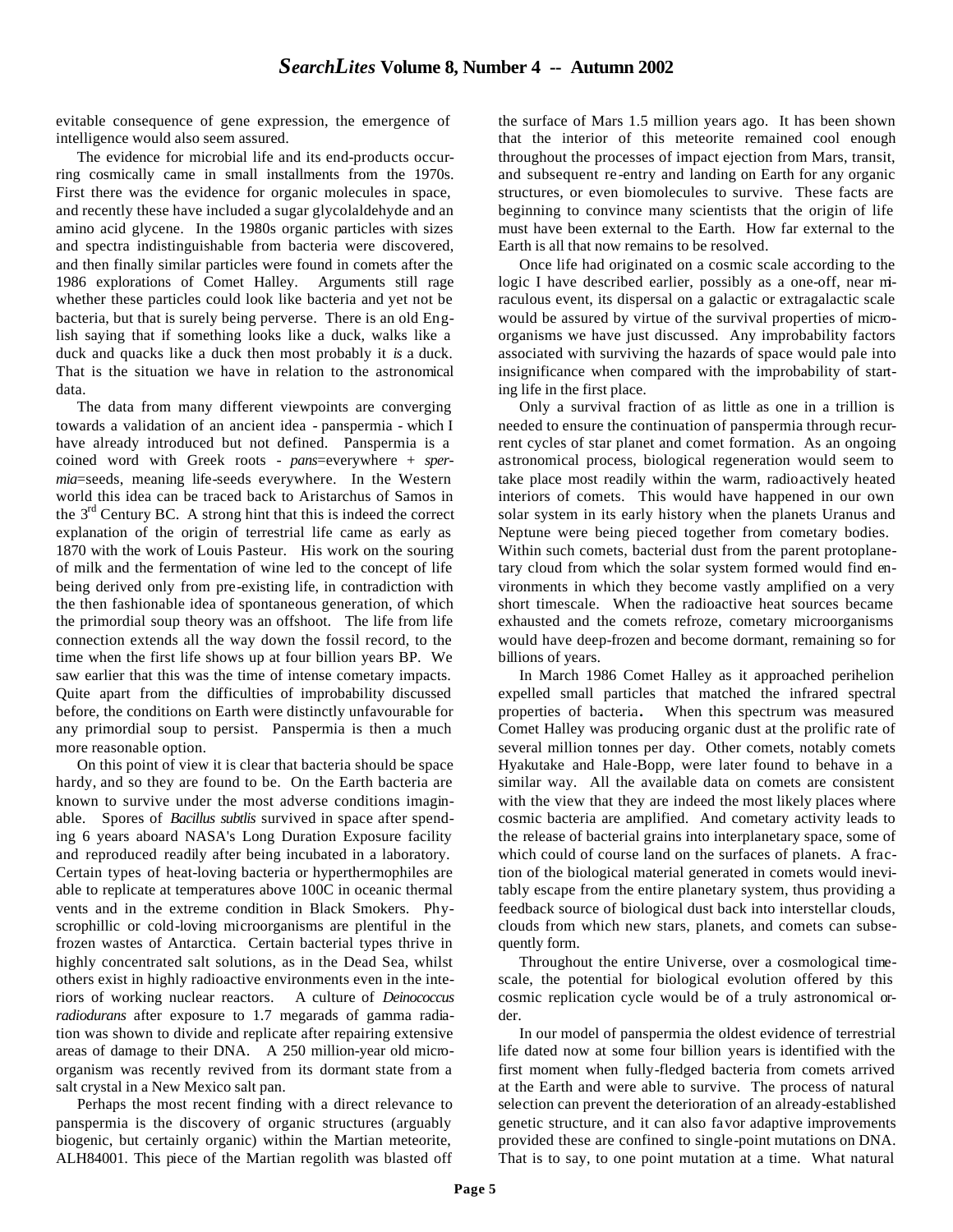selection cannot do is to produce the basic genetic structures themselves. (For reasons that should be clear from the probability calculation that we have already given.) To explain the development of life from microbe to Man, genetic structures must therefore have been more or less continuously supplied to the Earth in cometary material, which serves to relate life here on the Earth to its cosmic origin. Biological evolution on the Earth through natural selection only serves to fine-tune systems of cosmic origin once they become established here on the Earth.

If comets brought the first life onto the Earth, and possibly onto other planets as well, that process could not have stopped at some distant time in the past. Comets are with us all the time, and the Earth is entwined in the debris shed by comets. We know that at the present time some 100 tons of cometary material reaches our planet on a daily basis. One might then ask: What evidence is there of living particles, microbes, coming in with this influx of debris? Much of the infalling cometary debris would of course be in the form of millimetersized or larger particles that burn up as meteors on entry.

But a significant fraction of infalling cometary material will be of sizes that will enable them to travel safely through the atmosphere, and this, according to what I have said tonight, must include clumps of bacteria freshly released from cometary surfaces.

The best prospect of testing this proposition would be to collect samples of air in the very high stratosphere. Above the tropopause, which is 18 km in the tropics and 10 km in temperate latitudes, aerosols of 1-10 micrometers in size, including bacterial clumps, could not persist for more than a very short timescale, weeks or less. They would quickly fall under gravity. If small amounts of bacteria from the Earth's surface get lofted on rare occasions to great heights, for example after a volcanic eruption, they would quickly fall. Above 40 km you would not expect to find any terrestrial bacteria at all in normal times, so if significant quantities of stratospheric bacteria are discovered, this would provide *prima facie* evidence of panspermia.

When one thinks about it, it must surely seem remarkable that such a crucial experiment as this was not carried out until January in the present year, and then not by NASA or ESA but by an equally competent space agency of a much poorer nation – India Space Research Organisation (ISRO). Part of the reason for this was that the relevant technology for collecting stratospheric air samples under perfectly aseptic conditions was not available until relatively recently. But more I think to blame was the firm conviction of scientists that the Hoyle Wickramasinghe theory of panspermia just had to be wrong.

Well, as events are turning out, it is our critics that were wrong. A group of Indian scientists from several reputed research institutions collaborated with a group of us at Cardiff to conduct an experiment that was long overdue. The plan was to collect stratospheric air aseptically, and to examine it in the laboratory for signs of life. The collection part of the project was as follows**.** A number of specially manufactured sterilized stainless steel cylinders were evacuated to almost zero pressures and fitted with valves that could be open and shut on ground telecommand**.** An assembly of such cylinders was suspended in a liquid Ne environment to keep them at cryogenic temperatures, and the entire payload was launched from the TATA Institute Balloon launching facility in Hyderabad, India on 20 January, 2001. As the valves of the cylinders are opened at predetermined heights, ambient air rushes in to fill the vacuum, building up very high pressures within the cylinders. The valves were shut after a prescribed length of time and the cylinders hermetically sealed to be parachuted back to the ground.

Back on the ground the cylinders were carefully opened and the collected air made to flow through sterile membrane filters in a contaminant free environment. Any bacteria or clumps of bacteria present in the stratosphere would then be collected on these filters. The analysis in Cardiff was conducted by a team at Cardiff University led by microbiologist Professor David Lloyd**.** 

The first phase of our investigation has been completed and in August last year we reported unambiguous evidence for the presence of clumps of living cells in air samples from as high as 41 kilometers, well above the local tropopause (16 km), above which no aerosols from lower down would normally be transported. The detection was made using a fluorescent dye known as Cyanine which is only taken up by the membranes of living cells. When the isolate treated with the dye is examined under a special kind of microscope the picture on the left of the slide is obtained.

The picture on the right is an image obtained using a stain that can only be taken up by nucleic acid. The variation with height of the distribution of such cells indicates strongly that the clumps of bacterial cells are falling from space. In recent weeks some of these organisms have been cultured in the laboratory by Dr. Milton Wainwright of the University of Sheffield. The result is not some weird and wonderful new microbes but microbes very similar to Earth microbes. That is what the theory predicted.



The daily input of such biological material is provisionally estimated to be in the range one-third to one ton over the entire planet. If this amount of organic material was in the form of bacteria, the annual transfer of bacteria is  $10^{23}$  and if they are viruses, the number would be nearer  $10^{25}$ . This exceeds the number of viruses exhaled by humans over a whole year, so it is exceedingly difficult to maintain that such an input has no effect on terrestrial biology. On the contrary the biological and even medical implications are likely to be profound.

The situation in our view is now absolutely decisive. With another balloon flight of this kind planned for next year, and several space missions planned in the decades that lie ahead it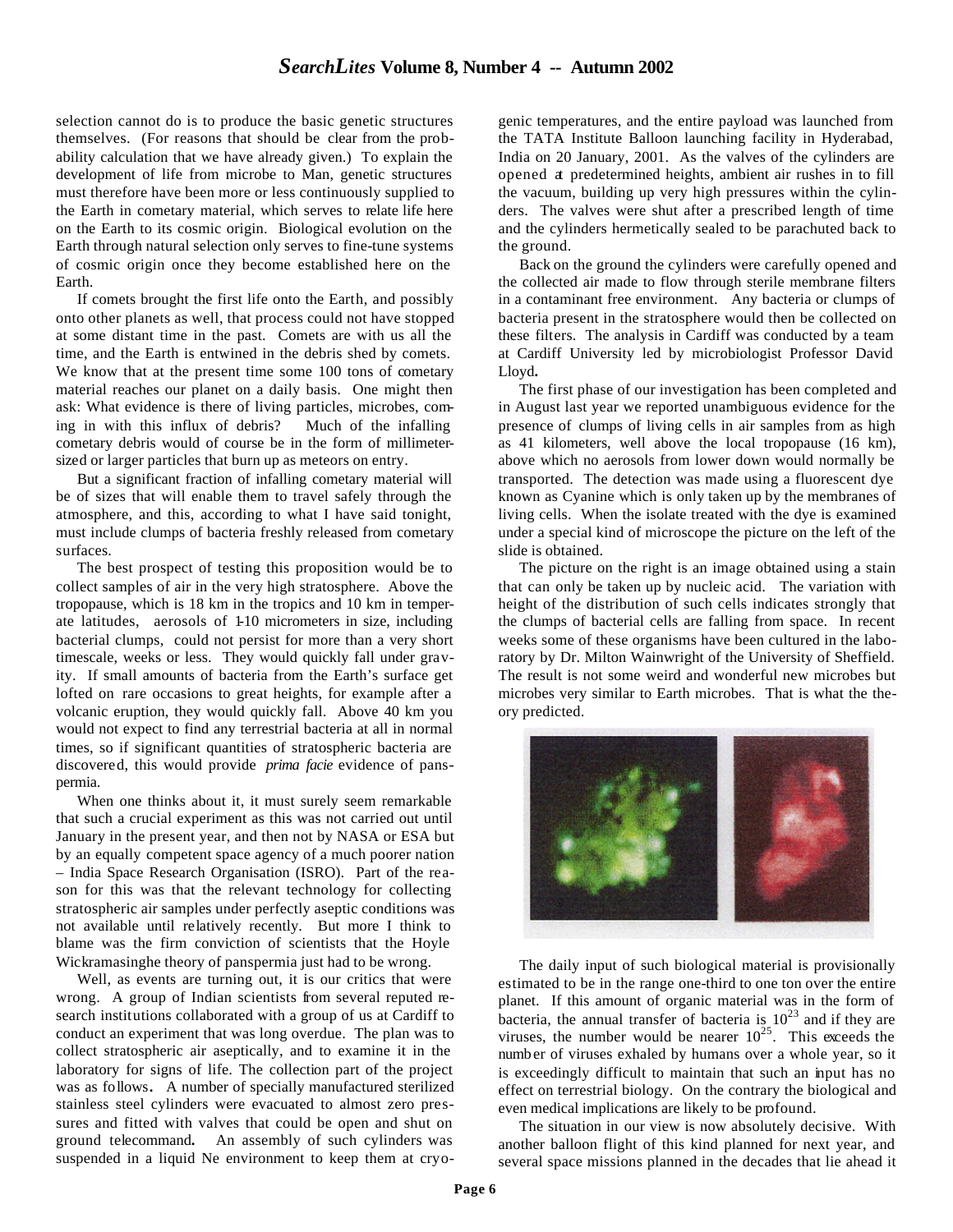would seem inevitable that we soon be overwhelmed with further confirmation of this startling result. This would surely constitute absolute and unequivocal proof of panspermia, in other words, proof that life is a truly cosmic phenomenon. If that were so it also follows that intelligence must be a truly cosmic phenomenon. To maintain otherwise is to cling to a pre-Copernican worldview, and to fly in the face of all the available evidence.

On other planets around other stars the same processes of assembly of cosmic genes would also operate. Life would inevitably develop on every habitable planet, descended from the same all-pervasive cosmic genes. Now, intelligence, if it is part and parcel of the package of cosmic evolution as I indicated, should show up inevitably in the evolutionary history of life on any planet. It may come sooner rather than later depending on particular circumstances, and it could last a short time or a very long time, again depending on local contingencies. A crucial datum for SETI is the average duration of an advanced technological civilization. There may be a case for saying that those civilizations that have overcome their tendencies of conflict, and developed enlightened pacifist philosophies, dominate the scene through a process of natural selection. If so there would be a great deal to learn from a future moment of contact. They may tell us how to avoid conflict. They may tell us the nature of God if such exists, and thereby eliminate a major cause of strife and dissention on our planet. We may be thinking of a world or cosmic religion in which petty squabbles such as the Arab-Israel conflict will have no place.

An enlightened civilization on a planet like Earth could easily survive and develop for say 2 billion years, before any stellar or planetary catastrophe intervenes. If so, then their numbers within the galaxy may well run into billions.

Should we fear contact? The answer is of course NO. In my view our moment of first contact would be the most important moment in the entire history of Mankind. We would instantly become enlightened to a degree that could scarcely be imagined. It would be like a Neanderthal man coming suddenly into contact with modern Man - our horizons would expand immeasurably.

Our genetic links to ET would of course be similar to our links with past life forms on the Earth, for example to Neanderthal man. ET would also be made of the same cosmic genes. It is no wonder then that all depictions of ET in fiction and on the screen have not departed greatly from the body plans of creatures we know, and love or hate, on this planet. Such connections implying a unity of cosmic life were hinted by poets down the ages.

For instance in his famous poem *Gitanjali*, Rabindranath Tagore wrote:

#### *The same stream of life that runs through my veins*

*Night and day pervades the universe and dances in rhythmic measures*

*It is the same life that shoots in joy through the dust of the Earth in numberless blades of grass and breaks into tumultuous waves of leaves and flowers*

*It is the same life that is rocked in the ocean-cradle of birth and death, in ebb and flow.* 

# **Event Horizon**

**August 16 - 18, 2002:** *10th International Amateur Radio Moonbounce Conference*, Prague Czech Republic.

**August 29 - September 2, 2002:** *ConJose* World Science Fiction Convention, San Jose CA.

**September 7 - 8, 2002:** UK*W-Tagung* 47th VHF Convention, Weinheim Germany.

**October 10 - 19, 2002:** *World Space Congress*, Houston TX.

**October 24 - 26, 2002:** *Microwave Update*, Enfield CT.

**October 26 - 27, 2002:** *ARRL International EME Competition*, first weekend.

**November 7 - 10, 2002:** *AMSAT Space Symposium*, Ft. Worth TX.

**November 22, 2002:** *Radio Club of America Annual Banquet*, New York NY.

**November 23 - 24, 2002:** *ARRL International EME Competition*, second weekend.

**April 19, 2003:** *Fifth Annual SETI League Ham Radio QSO Party*; 14.204, 21.306, and 28.408 MHz.

**April 25 - 27, 2003:** *SETICon03 Technical Symposium* and *Annual Membership Meeting* , Ewing NJ.

**May 3 - 4, 2003:** *Trenton Computer Festival*, Edison NJ.

**May 16 - 18, 2003:** *Dayton Hamvention*, Dayton OH.

**May 17, 2003, 0700 hours:** *SETI Breakfast*, Marriott Hotel, Dayton OH.

**May 23 – 26, 2003:** *Balticon 37*, Baltimore MD.

**June 20 - 22, 2003:** *ARRL National Convention and HamCom 2003*, Arlington TX.

**July 13 - 16, 2003:** *SARA Conference*, NRAO Green Bank WV.

**July 24 - 27, 2003:** *Central States VHF Conference*, Tulsa OK.

**August 28 - September 1, 2003:** *Torcon 3* World Science Fiction Convention, Toronto ON Canada.  $\bullet$ 

#### *Book Review:*

### **The Universe Next Door**

#### **by Marcus Chown, Oxford University Press, \$26**

One of the characteristics that makes Marcus Chown such a good science reporter is his ability to convey the most complex ideas in understandable terms. After reading this book, I felt I had a handle on some very complicated ideas indeed. Divided into three parts: The Nature of Reality, The Nature of the Universe, and Life and the Universe, many of the most fascinating theories of our time are laid out in a lucid, thoughtful, and thought-provoking fashion.

Does time run backwards? Are there multiple realities? Was our universe created as an experiment by superior beings? And, of most interest to our members, Are we alone in the universe? All these and many more questions are asked, and some interesting answers are propounded.

Chown devotes some pages to the Panspermia theory that Chandra Wickramasinghe so ably presented at SETICon02. He also writes about the theory of another SETI League member, Alexey Arkhipov, that alien "garbage" may be falling on our world. The suggested "Further Reading" includes both science and science fiction (and a book by SETI League member Cliff Pickover). Highly recommended as a comprehensive sampler of Where Science is At.  $- A$ . Heather Wood  $\bullet$